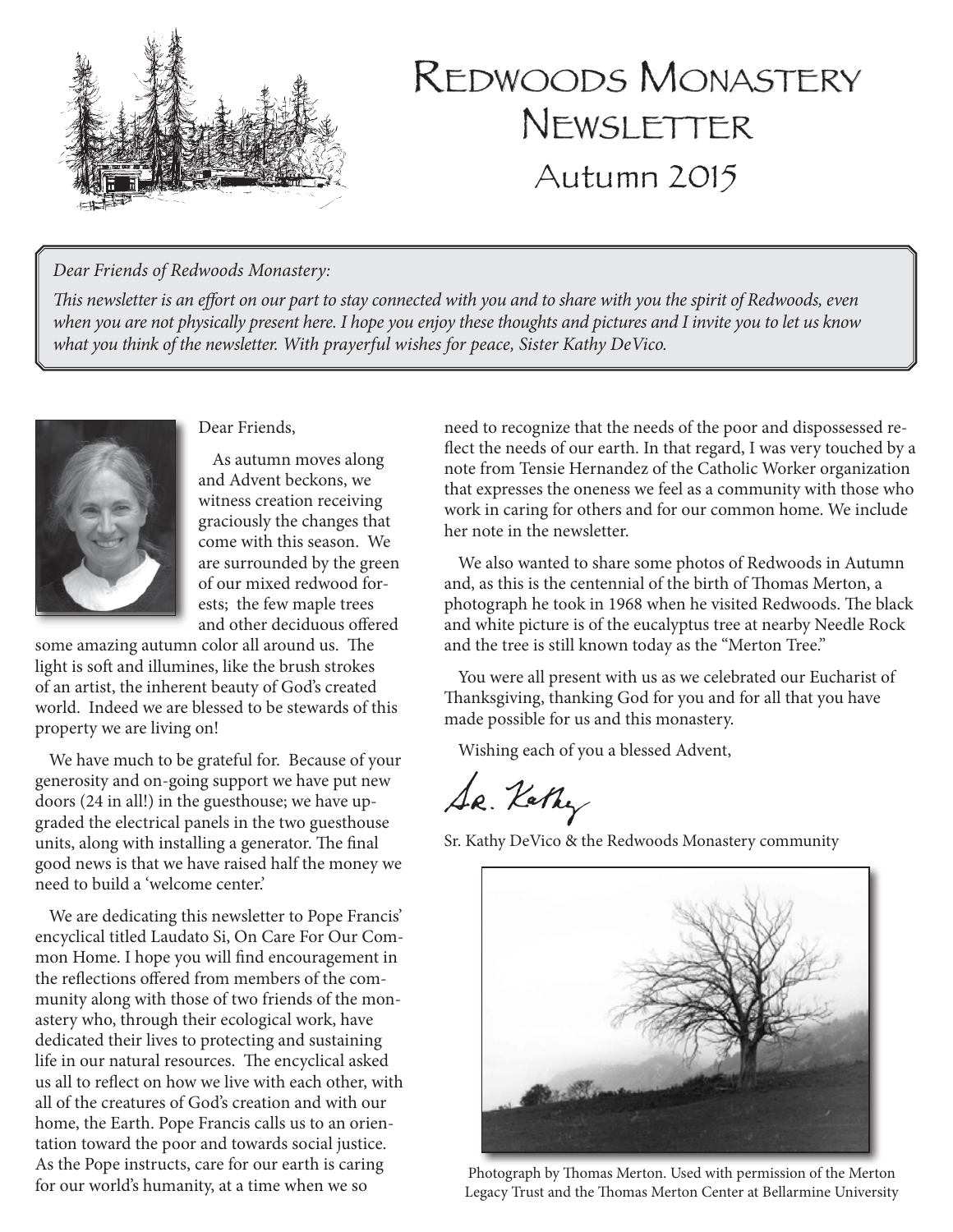## **A Reflection:**  *On Care for Our Common Home*

#### *Sharon Duggan*

Imagine receiving a gift – a greeting, word, inspiration, openness, willingness, love – which expands your heart and resonates into the future, moving you deeply. I believe we all have received such gifts in our lives.

Pope Francis gives us just such a gift in his encyclical letter On Care for Our Common Home. Simply stated, "nothing in this world is indifferent to us." I have read, and reread his words, and find such solace and hope in his letter. As one who, according to Francis, works to propose "urgent and partial responses to the immediate problems of pollution, environmental decay and the depletion of natural resources," *(111)* which are insufficient to deal with our ecological crisis, I am heartened by his invitation to dialogue and engage.

As scientist and a Jesuit, Pope Francis brings his expertise and intellect to a commanding subject. Francis outlines the realities of our time, clearly focused on the devastating reality of climate change and global crises, framed as "one complex crisis which is both social and environmental" *(139)*. He locates environmental degradation in a reckless pursuit of profits, excessive faith in technology and political shortsightedness. He speaks to the "enormous inequalities in our midst" *(90)*.

More than just providing a rigorous exposé, Francis offers us such instruction – teaching of the relatedness of all. "Peace, justice and the preservation of creation are three absolutely interconnected themes" *(92)*. He urges us to struggle with deeper issues, and invites us to engage a "great cultural, spiritual and educational challenge," which "will demand that we set out on the long path of renewal" *(202)*.

Pope Francis' letter is required reading for all of us. It urges an abiding faith to encounter reality and engage deeply with our world. Most important, it asks all of us – no matter who we are – to accept this invitation to conversion, to step outside of our comfort zone, and to move forward in new ways with deeper "tenderness, compassion and concern for our fellow human beings" *(91)*.

Jesus teaches that we must let our light shine "to give light to all in the house." *(Matt. 5:15)* For the light to do its job properly, it must shine unimpeded. Francis has given us such a gift of light in his words and invitation. What shall we do to let it shine? For each of us, this is our moment.

*Sharon Duggan is a member of our Advisory Committee, and a public interest attorney who has worked for more than 30 years to protect and defend natural resources.*

 $\overline{a}$ 

### **Pope Francis:** *On Care For Our Common Home* **– Autumn: 2015**

#### *Sr. Kathy DeVico*

Why would a Pope write an entire encyclical on care for our common home: that is care for our 'mother earth', care for creation? He is clear this care for our common home can not be separated from our care for the poor and for changing those structures in societies that keep the poor oppressed, victims of pollution, bad water and other environmental degradation. Pope Francis has a keen sense that our world is at a threshold, a threshold where the choices we make now are critical for the future of our planet. He quotes the Patriarch Bartholomew at the beginning of his document in words that shake our consciousness to see more broadly and deeply to what we are doing to this our 'common home': "to commit a

crime against the natural world is a sin against ourselves and a sin against God" *(8)*. In one of the psalms that we chant

at the Divine Office, there is this refrain: 'Not to us God not to us but to your name give the glory'. And then this verse from the same Psalm 113-B: 'The heavens belong to the Lord but to us God has given the earth.' To us God has given the earth: Care for our common home is to give glory to God…care for our

common home is a concrete act of offering gratitude to God for the gifts of creation…care for our common home is an expression of our love for God and one another…we care for God's gifts with each simple act of caring for our earth…Care for our common home is care for the divine life pulsating in the life of His creation.

Francis inspires us to embrace a "moral imperative" to understand the consequences of our actions *(208)*. He invites us to heed the "summons" of the ecological crisis and engage both a profound interior conversion and a community conversion anchored in gratitude and a loving awareness of our interrelationship with all creatures *(217-220)*. This



is "an attitude of the heart, one which approaches life with serene attentiveness, which is capable of being fully present to someone without thinking of what comes next, which accepts each moment as a gift from God to be lived to the full" *(226).*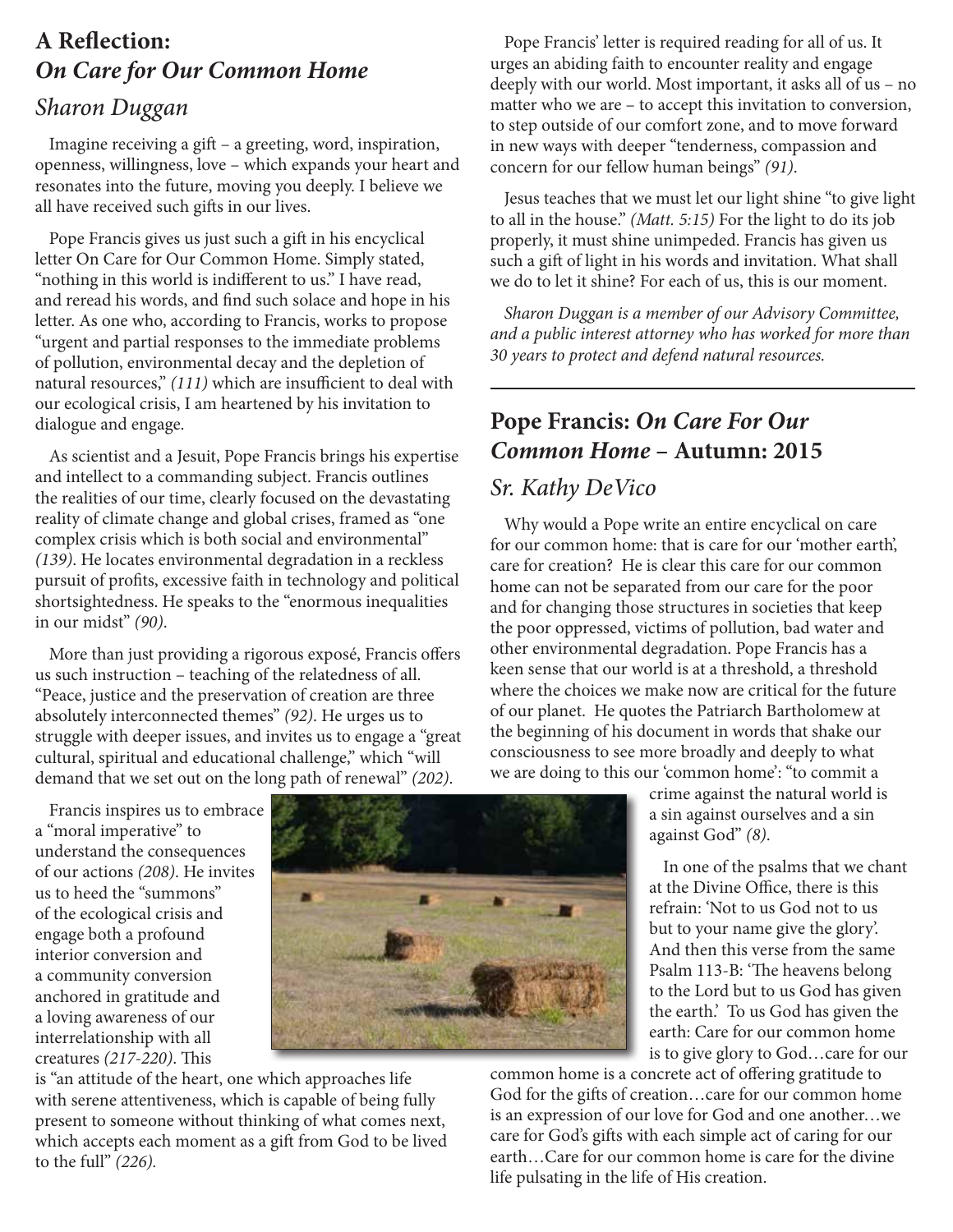Toward the end of the encyclical Pope Francis writes: "Saint Therese of Lisieux invites us to practice the little way of love, not to miss out on a kind word, a smile or any small gesture which sows peace and friendship. An integral ecology is also made of small gestures, which break with the logic of violence, exploitation and selfishness. In the end a world exacerbated consumption is at the same time a world which mistreats life in all its forms" *(88)*. Let us together find those 'small gestures' that we each can do to manifest more our love for this our common home. Let us find ways to not let Pope Francis' words to us go unheeded.

*Tensie Hernandez and her husband Dennis maintain the Catholic Worker house in Guadalupe, California, amidst farmworkers and their families. She and her family visit Redwoods each year to take time for retreat and to benefit from the experience offered at Redwoods. As someone who spends all of her time working for the poor and social justice, she offered these words about Redwoods:*

 We try and attend to the many needs of this community in Guadalupe by offering a supplemental food and clothing program, free medical clinic, advocacy and life accompaniment. Our house is called Beatitude House



where all are welcome and where we all strive to find the blessedness in our mutual and utter need of God's mercy and love.

 Redwoods is the "deserted place" that Jesus went to nourish himself after healing and feeding the people that flocked to him constantly. He, and we, need a place in which to renew the call of service to the "least of these." What makes Redwoods so unique is their union with us in our work through prayer, concern and knowledge of the issues in the world. They do not shut the world out in order to pray; they exclude themselves from active participation in service and instead participate in a hidden manner that is just as valuable in creating the kingdom of God here on earth. We are one body and we need to support each others' gifts. I am honored for their love and support over these many years and I want to encourage any one who can support them to do so.

#### **Reflections on** *Laudato Si*

Pope Francis asks us with urgency to return to values of simple living, namely: care of our planet and the natural beauty that surrounds us, and care for each other as reflected in societal values of Peace and Justice.

These are key elements in our monastic way of life too. Tending a monastic garden and nurturing its plant life is a prayer that nourishes my mindfulness and humble service to others in community. This brings joy and leads to a just peace that unites all creation. *Sr. Ann-Marie Buss*

The power of prayer is intention. Even the simple act of recycling, done out of care, caresses the earth and restores balance.

*Sr. Suzanne Mattiuzzo*



"Merton Tree" photographed in 1994 by Redwoods Monastery guest Yvonne Rose

*"The most important thing is that we are here, at this place, in a house of prayer….Enjoy this. Drink it all in. Everything, the redwood forests, the sea, the sky, the waves, the birds, the sealions. It is in all this that you will find your answers. Here is where everything connects."* 

Words of Thomas Merton as quoted by Br. David Steindl-Rast in *Recollections of Thomas Merton's Last Days in the West*